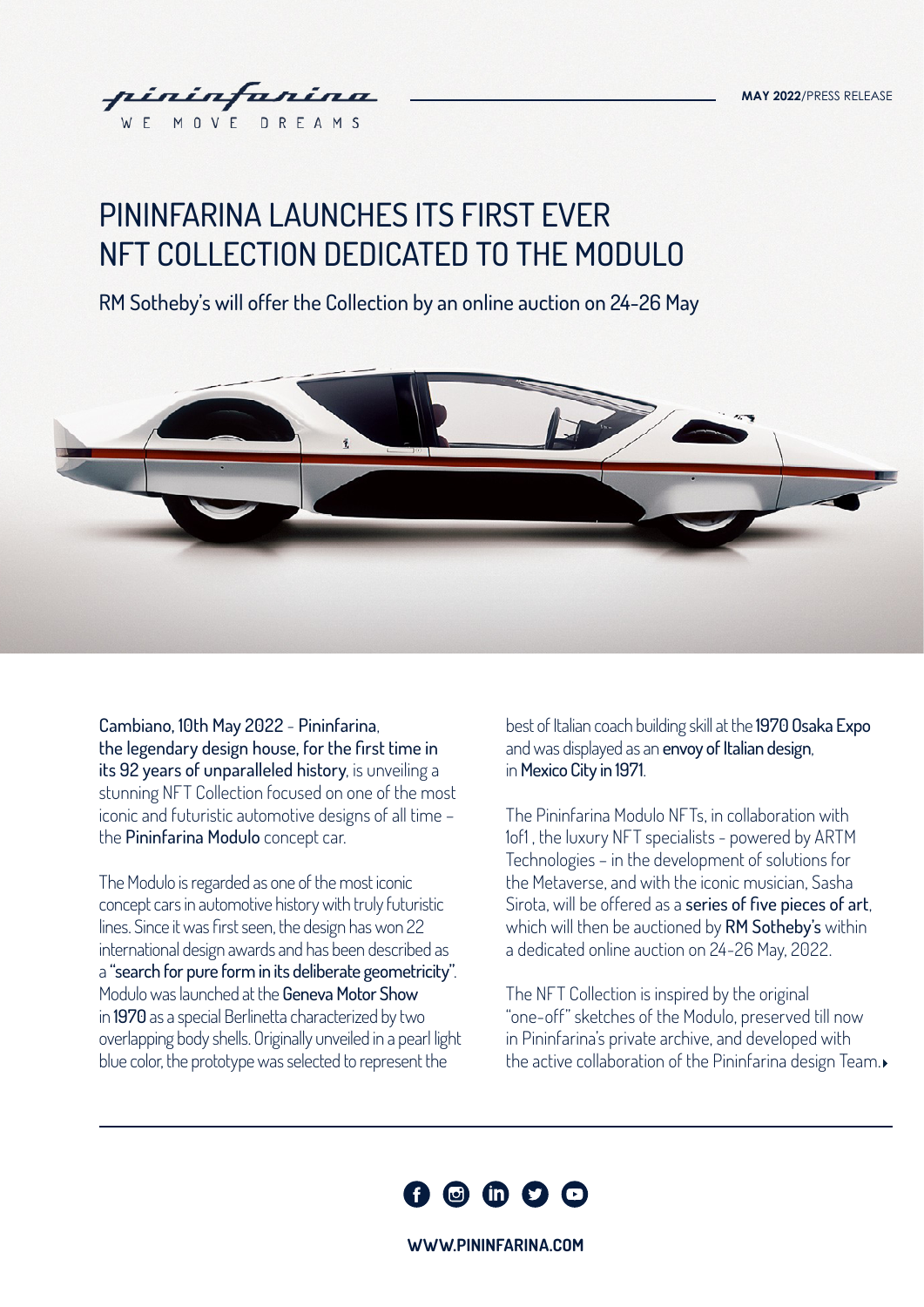intanina MOVE DRE

Each unique NFT comprises a package of artistic and experiential components that allow NFT owners to become part of the Pininfarina's iconic legacy by having access to a range of benefits and extraordinary contents.

Each NFT will be characterized by an artistic videoanimation featuring original soundtracks and a unique period setting with each NFT presenting Modulo in a different context, respectively set within five distinct decades ranging from the 1970s through to 2020.

Each NFT will furthermore showcase original content such as the sketches of the original and rare drawings and real-world exclusive experiences (including a reserved visit to the company museum accompanied by Pininfarina's Chairman, Paolo Pininfarina) and private sessions with the design team. In addition, NFT owners will possess a unique digital replica of the Pininfarina Modulo – the very first Pininfarina car ready for life in the Metaverse. The owners will also be presented with framed, physical artworks of the

Modulo relating to each of the NFT packages.

"We are proud that our first NFT Collection is dedicated to give a new life to the Modulo" affirmed Paolo Pininfarina, Chairman of the Group. "The concept car designed in 1970 is a manifesto of Pininfarina vision: beauty and innovation to design the future".

"We enter the NFT world with the intention of exploring its boundaries and opportunities," says Silvio Angori, Pininfarina CEO. "The metaverse is an area we can make a significant contribution to by having been producers of cutting-edge creativity for 90 years. Our immense creative archive, the ability to imagine the future of design using the most advanced technologies open up new avenues for the further economic enhancement of our brand".

For more information about the online auction by RM Sotheby's, the world's foremost collector car auction house on 24-26 May, please click [HERE](https://rmsothebys.com/en/home/auctions/).

#### NFT COLLECTION DEDICATED TO THE MODULO





**[WWW.PININFARINA.COM](http://www.pininfarina.com)**